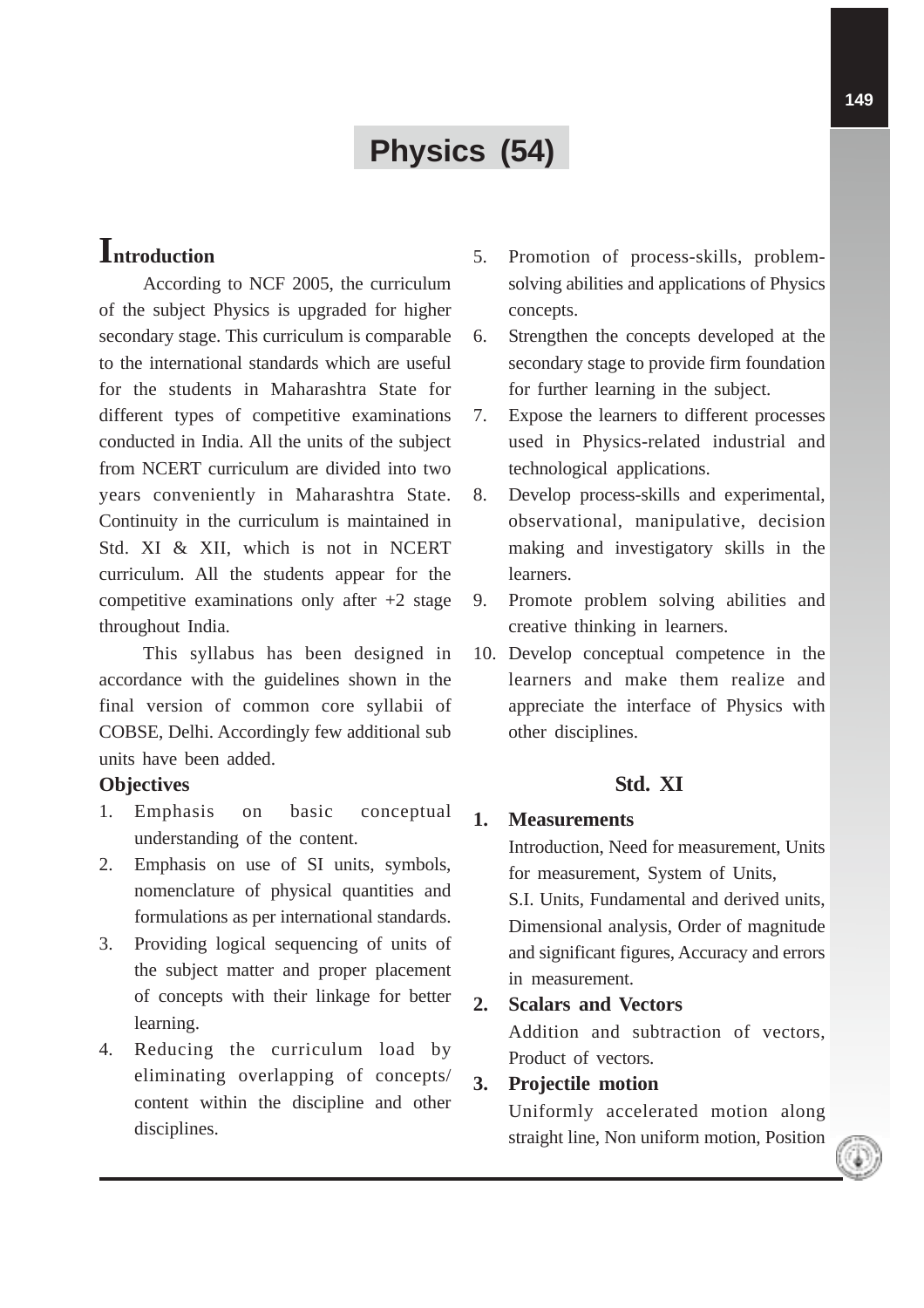time graph and velocity-time graph, Equation of a projectile path, Time of flight, Horizontal range, Maximum height of a projectile, Relative velocity.

#### **4. Force**

Types of forces, General idea of gravitation, electromagnetic and nuclear forces, Law of conservation of momentum, Work done by a variable force. Workenergy theorem, Elastic and inelastic collisions in one and two dimensions, Inertial and non-intertial frames, Moment of force, Couple and properties of couple, Centre of mass, Centre of gravity, Conditions of equilibrium of a rigid body.

## **5. Friction in solids and liquids**

Origin and nature of frictional forces, Laws of static friction, Laws of kinetic friction, Pressure due to fluid column, Pascal's Law and its applications, Effect of gravity on fluid pressure, Viscosity, Streamline flow, Turbulent flow, Viscous force, Newton's formula, Stokes' law, Equation for terminal velocity, Raynold's number, Bernoulli's principle and its applications.

#### **6. Sound Waves**

Waves and oscillations, Progressive waves, Characteristics of transverse waves, Characteristics of longitudinal waves, Sound as longitudinal wave motion, Relation between v, f and,  $\lambda$  Newton's formula for velocity of sound, Laplace's correction.

**7. Thermal properties of matter**

Temperature and heat, Measurement of temperature, Ideal-gas equation and absolute temperature, Thermal expansion, Specific heat capacity, Calorimetry, Change of state, Latent heat, Heat transfer.

#### **8. Refraction of Light**

Refraction of monochromatic light, Snell's law, Total internal reflection, Critical angle, Optical fibre, Dispersion of light, Prism formula, Angular dispersion and dispersive power, Rainbow, Scattering of light, Blue colour of sky, Colour of sun at sunrise and sunset. Elementary idea of Raman effect.

## **9. Ray optics**

Reflection of light by spherical mirrors, Refraction at single curved surface, Lens maker's equation, Combination of thin lenses in contact, Concept of conjugate focii, Correction of eye defects, Magnifying power of simple microscope, Magnifying power of compound microscope, Magnifying power of telescope, Reflecting telescope - schematic diagram with explanation.

#### **10. Electrostatics**

Frictional electricity, Charges and their conservation, Coulomb's law and dielectric constant, Forces between multiple electric charges, Superposition principle of forces, Continuous distribution of charges, Concept of charge density, Electric field intensity, Potential energy, Electric potential due to point charge, Relation between electric field intensity and potential, Potential difference, Volt and electron volt, Electric dipole and dipole moment, Electric lines of force. Equipotential surfaces, P.E. of single charge and system of charges.

#### **11. Current electricity**

Ohm's law, Resistance, Specific resistance, Temperature dependence of resistance, Colour code of carbon resistor, Series and parallel combination of resistors, E.M.F.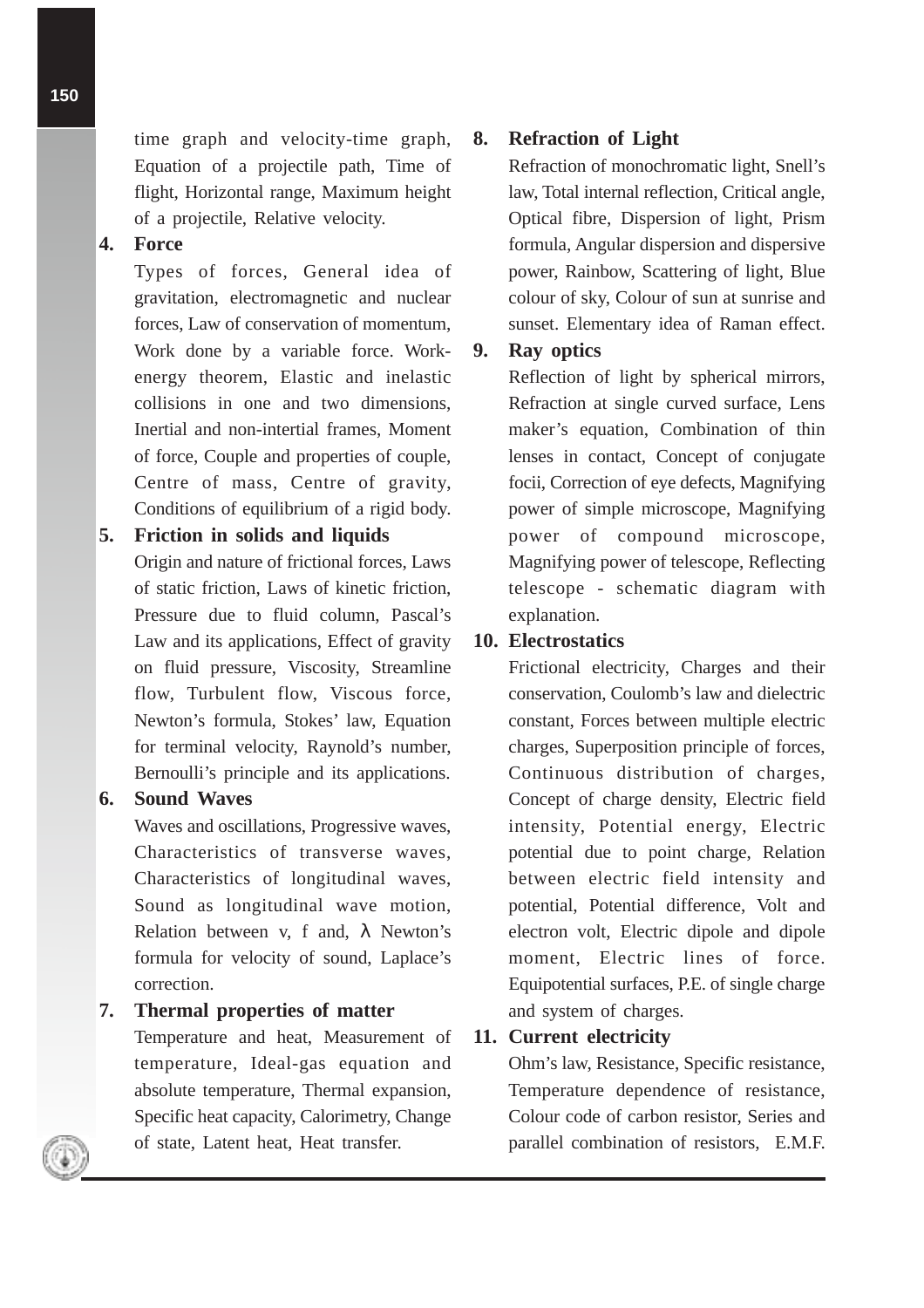and internal resistance of cell, Work done by electric current, Power in electric circuit, Cells in series and in parallel, Elementary idea of secondary cells.

#### **12. Magnetic effect of electric current**

Oersted's experiment, Biot Savart's law, Right hand rule, Magnetic induction at the centre of circular coil carrying current, Magnetic induction at a point along the axis of a coil carrying current, Fleming's left hand rule, Force between two infinitely long current carrying parallel conductors, Definition of Ampere, Force acting on a conductor carrying current in magnetic field, Torque on a current loop in magnetic field.

#### **13. Magnetism**

Origin of magnetism due to moving charges, Equivalence between magnetic dipole and circular coil carrying current, Definition of magnetic dipole moment and its unit, Torque acting on a magnet in uniform magnetic induction, Bar magnet as an equivalent solenoid, Magnetic field lines, Magnetic induction due to bar magnet at a point along the axis and at a point along equator, Earth's magnetic field and magnetic elements, Electromagnets and factors affecting their strength.

#### **14. Electromagnetic waves**

Electromagnetic waves and their characteristics, Transverse nature of electromagnetic waves, Electromagnetic spectrum, Space communication, Propagation of electromagnetic waves in atmosphere.

#### **List of Practicals - Std. XI**

- 1. Use of Vernier Callipers.
- 2. Use of Screw gauge.
- 3. To determine radius of curvature of a given spherical surface by a spherometer.
- 4. To find the weight of a given body using parallelogram law of vectors.
- 5. To study the relationship between force of limiting friction and normal reaction and to find co-efficient of friction between a block and a horizontal surface.
- 6. To determine resistance per cm of a given wire by plotting a graph of potential difference versus current.
- 7. To find the value of 'v' for different values of 'u' in case of a 'concave mirror and to find the focal length.
- 8. To find the focal length of a convex lens by plotting graphs between 'u' and 'v'or between '1/u' and '1/v'.
- 9. To find the focal length of a convex mirror, using a convex lens.
- 10. To find the focal length of a concave lens, using a convex lens.
- 11. To determine angle of minimum deviation for a given prism by plotting a graph between angle of incidence and angle of deviation.
- 12. To determine refractive index of a glass using a travelling microscope.
- 13. To find refractive index of a liquid by using (i) concave mirror, (ii) convex lens and plane mirror.
- 14. To determine specific heat capacity of a given (i) liquid (ii) solid, by method of mixtures.

#### **List of Activities - Std. XI**

- 1. To make a paper scale of given least count, e.g. 0.2 cm, 0.5 cm.
- 2. To determine mass of a given body using a meter scale by principle of moments.
- 3. To plot a graph for a given set of data,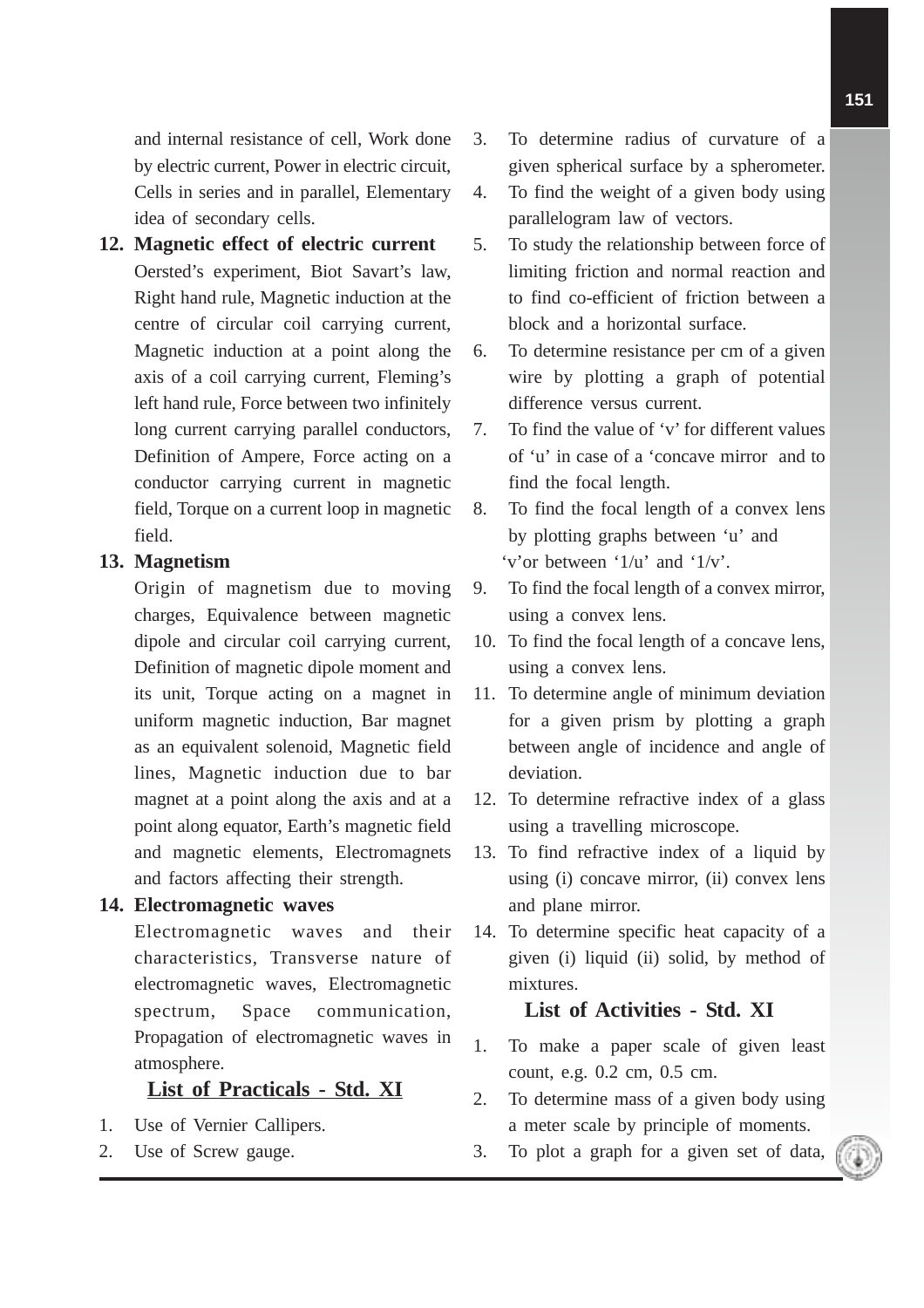with proper choice of scales and error bars.

- 4. To measure the force of limiting friction for rolling of a roller on a horizontal plane.
- 5. To study the variation in range of a jet of water with angle of projection.
- 6. To measure resistance, voltage (AC/DC), current (AC) and check continuity of a given circuit using multimeter.
- 7. To observe refraction and lateral deviation of a beam of light incident obliquely on a glass slab.
- 8. To study the nature and size of image formed by (i) convex lens (ii) concave mirror, on a screen by using a candle and a screen (for different distances of the candle from the lens/mirror).
- 9. To obtain a lens combination with the specified focal length by using two lenses from the given set of lenses.
- 10. To note the change in level of liquid in a container on heating and interpret the observations.

## **Std. XII**

#### **1. Circular motion**

Angular displacement, Angular velocity and angular acceleration, Relation between linear velocity and angular velocity, Uniform circular motion, Radial acceleration, Centripetal and centrifugal forces, Banking of roads, Vertical circular motion due to earth's gravitation, Equation for velocity and energy at different positions of vertical circular motion. Kinematical equations for circular motion in analogy with linear motion.

## **2. Gravitation**

Newton's law of gravitation, Projection of satellite, Periodic time, Statement of Kepler's laws of motion, Binding energy and escape velocity of a satellite, Weightlessness condition in orbit, Variation of 'g' due to altitude, lattitude, depth and motion, Communication satellite and its uses.

## **3. Rotational motion**

Definition of M.I., K.E. of rotating body, Rolling motion, Physical significance of M.I., Radius of gyration, Torque, Principle of parallel and perpendicular axes, M.I. of some regular shaped bodies about specific axes, Angular momentum and its conservation.

## **4. Oscillations**

Explanation of periodic motion, S.H.M., Differential equation of linear S.H.M. Projection of U.C.M. on any diameter, Phase of S.H.M., K.E. and P.E. in S.H.M., Composition of two S.H.M.'s having same period and along same line, Simple pendulum, Damped S.H.M.

## **5. Elasticity**

General explanation of elastic property, Plasticity, Deformation, Definition of stress and strain, Hooke's law, Poisson's ratio, Elastic energy, Elastic constants and their relation, Determination of 'Y', Behaviour of metal wire under increasing load, Applications of elastic behaviour of materials.

## **6. Surface tension**

Surface tension on the basis of molecular theory, Surface energy, Surface tension, Angle of contact, Capillarity and capillary action, Effect of impurity and temperature on surface tension.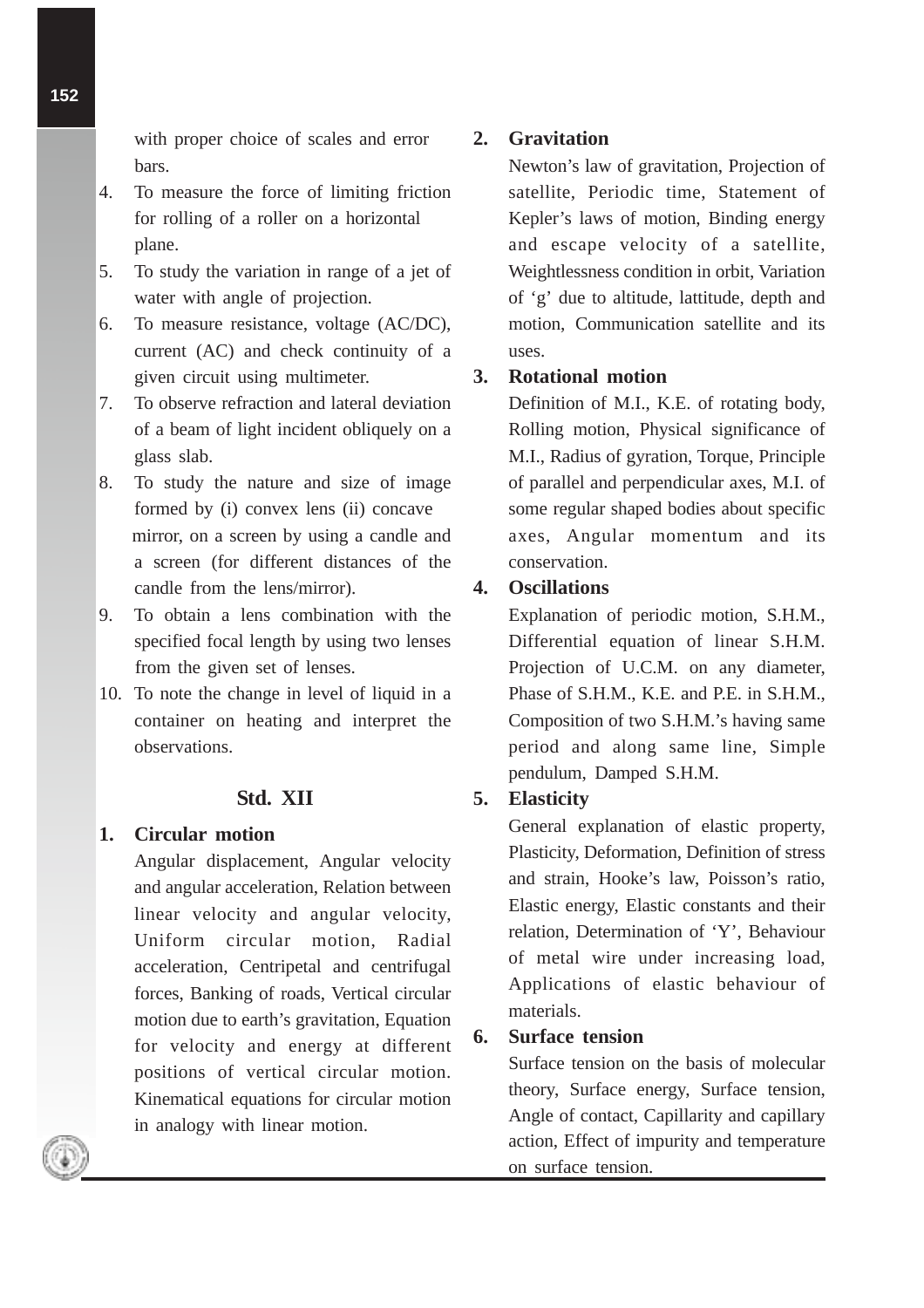## **7. Wave motion**

Simple harmonic progressive waves, Reflection of transverse and longitudinal waves, Change of phase, Superposition of waves, Formation of beats, Doppler effect in sound.

## **8. Stationary waves**

Study of vibrations in a finite medium, Formation of stationary waves on string, Study of vibrations of air columns, Free and Forced vibrations, Resonance.

**9. Kinetic theory of gases and Radiation** Concept of an ideal gas, Assumptions of kinetic theory, Mean free path, Derivation for pressure of a gas, Degrees of freedom, Derivation of Boyle's law, Thermodynamics- Thermal equilibrium and definition of temperature,  $1<sup>st</sup>$  law of thermodynamics,  $2<sup>nd</sup>$  law of thermodynamics, Heat engines and refrigerators, Qualitative idea of black body radiation,Wein's displacement law, Green house effect, Stefan's law, Maxwell distribution, Law of equipartition of energy and application to Specific heat capacities of gases.

#### **10. Wave theory of light**

Wave theory of light, Huygens' Principle, Construction of plane and spherical wave front, Wave front and wave normal, Reflection at plane surface, Refraction at plane surface, Polarisation, Polaroids, Plane polarised light, Brewster's law, Doppler effect in light.

## **11. Interference and diffraction**

Interference of light, Conditions for producing steady interference pattern, Young's experiment, Analytical treatment of interference bands, Measurement of wavelength by biprism experiment, Diffraction due to single slit, Rayleigh's criterion, Resolving power of a microscope and telescope, Difference between interference and diffraction.

## **12. Electrostatics**

Gauss' theorem proof and applications, Mechanical force on unit area of a charged conductor, Energy density of a medium, Dielectrics and electric polarisation, Concept of condenser, Capacity of parallel plate condenser, Effect of dielectric on capacity, Energy of charged condenser, Condensers in series and parallel, van-de-Graaff generator.

## **13. Current electricity**

Kirchhoff's law, Wheatstone's bridge, Meter bridge, Potentiometer.

## **14. Magnetic effects of electric current** Ampere's law and its applications, Moving coil galvanometer, Ammeter, Voltmeter, Sensitivity of moving coil galvanometer, Cyclotron.

## **15. Magnetism**

Circular current loop as a magnetic dipole, Magnetic dipole moment of revolving electron, Magnetisation and magnetic intensity, Diamagnetism, Paramagnetism, Ferromagnetism on the basis of domain theory, Curie temperature.

## **16. Electromagnetic inductions**

Laws of electromagnetic induction, proof of,  $e = \frac{d\emptyset}{ }$ 

$$
e = -\frac{1}{dt}
$$

Eddy currents, Self induction and mutual induction, Need for displacement current, Transformer, Coil rotating in uniform magnetic induction, Alternating currents, Reactance and impedance, LC oscillations

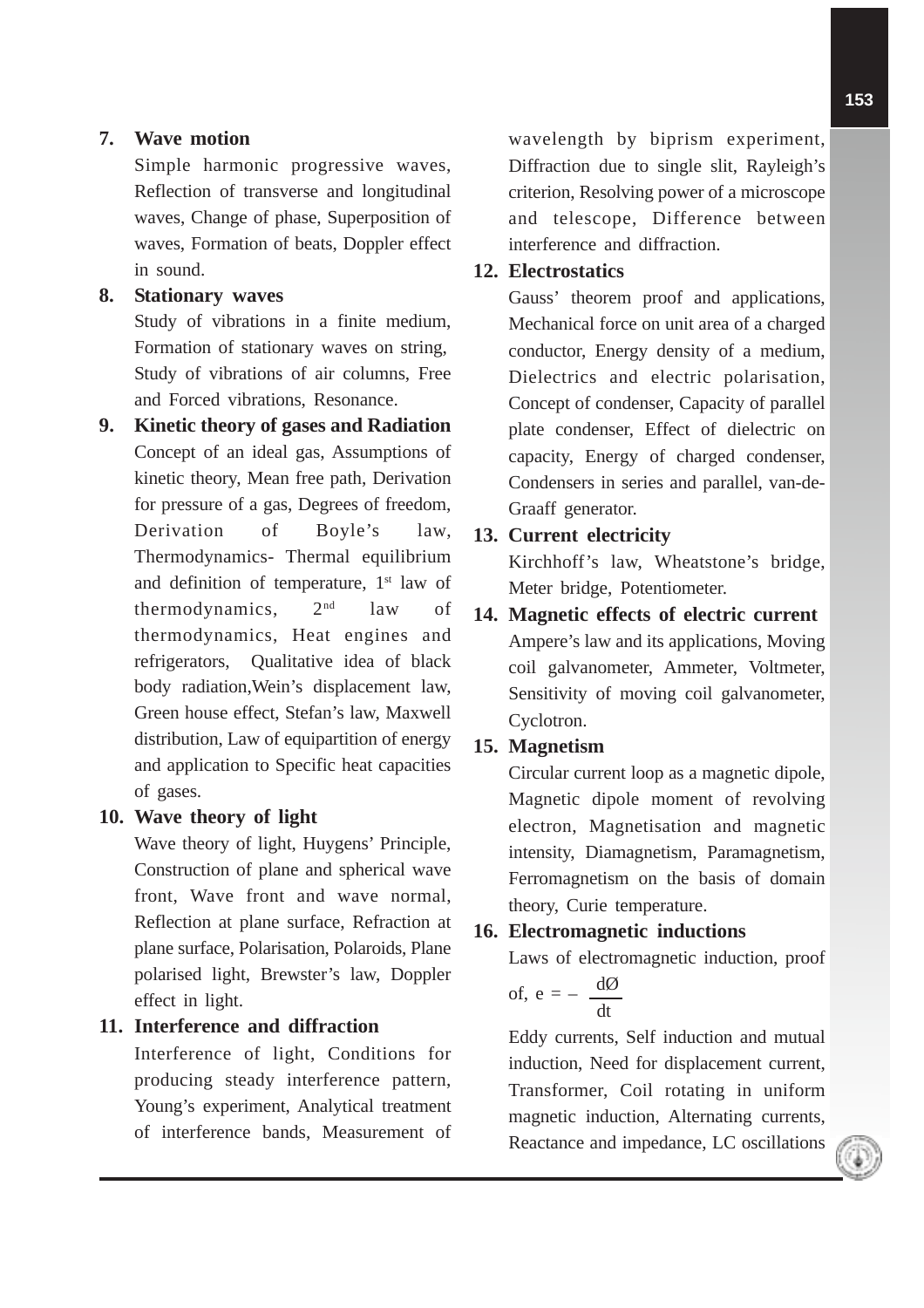(qualitative treatment only) Power in a.c circuit with resistance, inductance and capacitance, Resonant circuit, Wattless current, AC generator.

#### **17 Electrons and photons**

Photoelectric effect, Hertz and Lenard's observations, Einstein's equation, Particle nature of light.

#### **18 Atoms, Molecules and Nuclei**

Alpha particle scattering experiment, Rutherford's model of atom. Bohr's model, Hydrogen spectrum, Composition and size of nucleus, Radioactivity, Decay law, massenergy relation, mass defect, B.E. per nucleon and its variation with mass number, Nuclear fission and fusion, de Broglie hypothesis, Matter waves – wave nature of particles, Wavelength of an electron, Davisson and Germer experiment, Continuous and characteristics X-rays.

#### **19 Semiconductors**

Energy bands in solids, Intrinsic and extrinsic semiconductors, P-type and Ntype semiconductor, P-N junction diode, I-V characteristics in forward and reverse bias, Rectifiers, Zener diode as a voltage regulator, Photodiode, Solar cell, I-V characteristics of LED, Transistor action and its characteristics, Transistor as an amplifier (CE mode), Transistor as a switch, Oscillators and Logic gates (OR, AND, NOT, NAND, NOR)

#### **20 Communication systems**

Elements of communication system, bandwidth of signals, bandwidth of transmission medium, Need for modulation, Production and detection of an amplitude modulated wave, space

communication, Propagation of electromagnetic waves in atmosphere.

#### **List of Practicals - Std. XII**

- 1. To determine Young's modulus of elasticity of the material of a given wire.
- 2. To find the force constant and effective mass of helical spring by plotting *T2 --m* graph using method of oscillations.
- 3. To determine the surface tension of water by capillary rise method.
- 4. To study the relationship between the temperature of a hot body and time by plotting a cooling curve.
- 5. To study the relation between frequency and length of a given wire under constant tension using sonometer.
- 6. To study the relation between the length of a given wire and tension for constant frequency using sonometer.
- 7. To find the speed of sound in air at room temperature using a resonance tube.
- 8. To find resistance of given wire using metre bridge and hence determine the specific resistance of its material.
- 9. To verify the laws of combination (series/ parallel) of resistances using a metre bridge.
- 10. To compare the emf of two given cells using potentiometer.
- 11. To determine the internal resistance of given cell using potentiometer.
- 12. To determine resistance of galvanometer using metre bridge.
- 13. To draw the I-V characteristic curves of a p-n junction diode in forward bias and reverse bias.

**154**